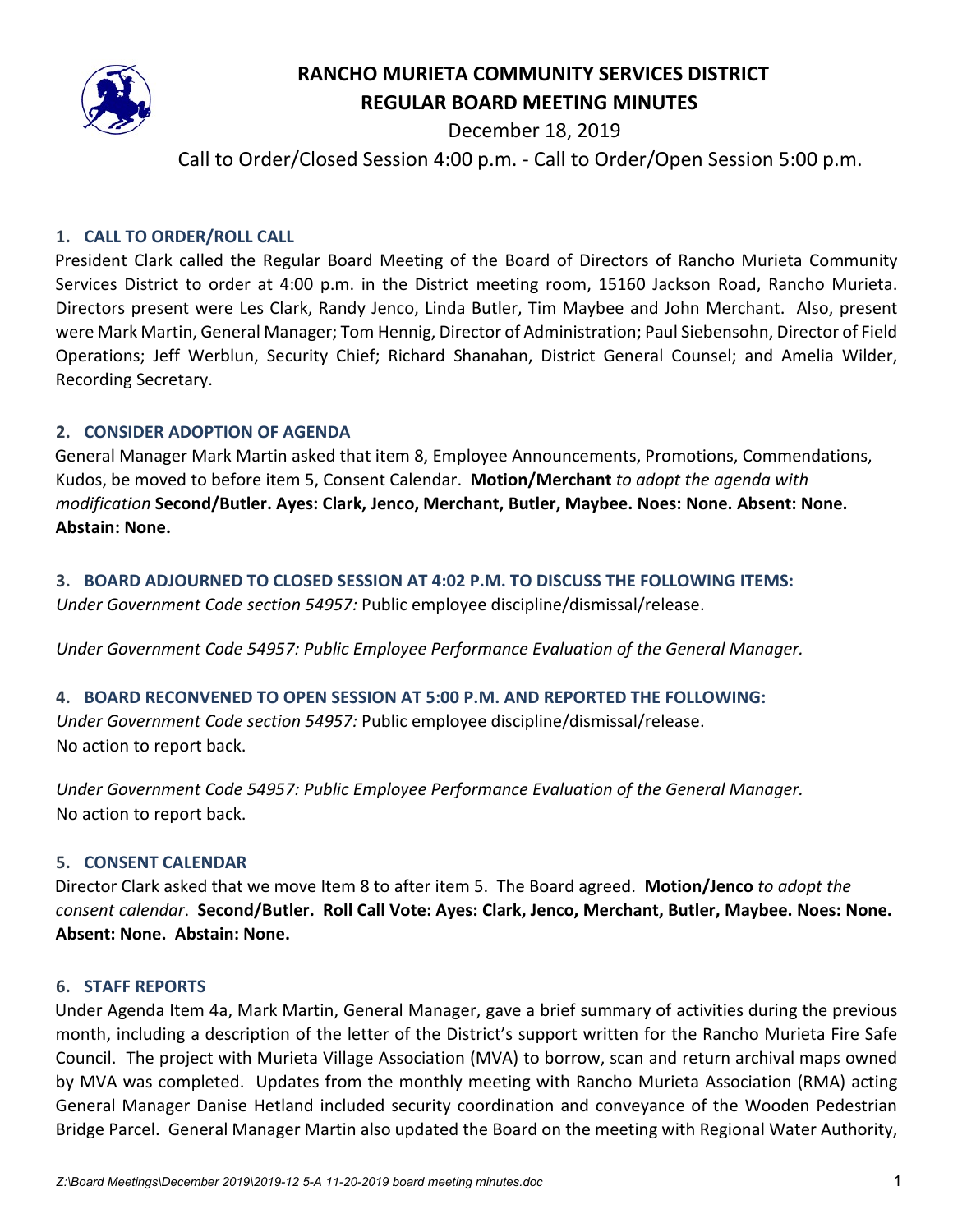and Cal Waste, commenting that the Board has been invited to visit Cal-Waste's plant in February. There was a discussion around the meeting of Sacramento Central Groundwater Authority.

Under Agenda Item 4b, Tom Hennig, Director of Administration, gave an update on the status of the Annual Audit, the outsourcing of payroll with Paychex, and the automation and outsourcing of customer statements. He continued with a discussion of the Fiscal Year 2020-21 Budget Schedule. The Cantova Repair and Re-route Project Closure was discussed.

Under Agenda Item 4c, Chief Werblun gave a brief overview of the operations updates and incidents of note, noting that the project to create new accounts for vendors was complete. He gave an update on the Fast Pass system, and traffic on Thanksgiving, stating that the District will continue its efforts to inform residents about the benefits of the system. There was a discussion regarding Golf Carts, and ATV's, including comments from President Clark reminding all that there should be a combined effort by all governing bodies to create common rules for them. Audience member John Sullivan commented that he would love to see some standard and would support any kind of effort. Director Clark asked that this be taken up at the next Joint Security Committee Meeting. Finally, there was a discussion of the Security Impact Fee and placement of a Security Camera at the entrance to Murieta Village and the desire to schedule a Joint Security Committee meeting.

Under Agenda Item 4d, Paul Siebensohn, Director of Field Operations, gave a brief summary of the utilities update including a correction to the residential gallons per capita per day data on the chart (page 1 of the Utilities Report) depicting water usage in the District, and that we are pumping from the Cosumnes River to storage in Calero Reservoir. Mr. Siebensohn also gave a development update stating that the manhole at Murieta GardensII has been completed and the hole in the diversion box on the Cosumnes Irrigation Association (CIA) ditch in Murieta Gardens on lots 4 & 5 has been repaired.

# **7. CONSIDER CONFERENCE/EDUCATION OPPORTUNITIES**

General Manager Martin commented that he plans to attend the California Special District Association General Manager Leadership Summit in June of 2020.

### **8. EMPLOYEE ANNOUNCEMENTS, PROMOTIONS, COMMENDATIONS, AND KUDOS**

**Motion/Merchant** *to adopt Resolution R2019-11 in Honor of Sean Montgomery, Plant Operator III*  **Second/Merchant. Roll Call Vote: Ayes: Clark, Jenco, Merchant, Butler, Maybee. Noes: None. Absent: None. Abstain: None.** 

Director Clark read and presented a resolution in honor of Sean Montgomery for his 15 years of service to the District.

Tom Hennig recognized Tonya Perez and Cindy Chao for their efforts with the switch to the new Payroll system.

# **9. REVIEW January 2020 BOARD/COMMITTEE MEETING DATES/TIMES**

Director Maybee will not be available to attend the Security Meeting on January 9, 2020.

### **10. CORRESPONDENCE**

None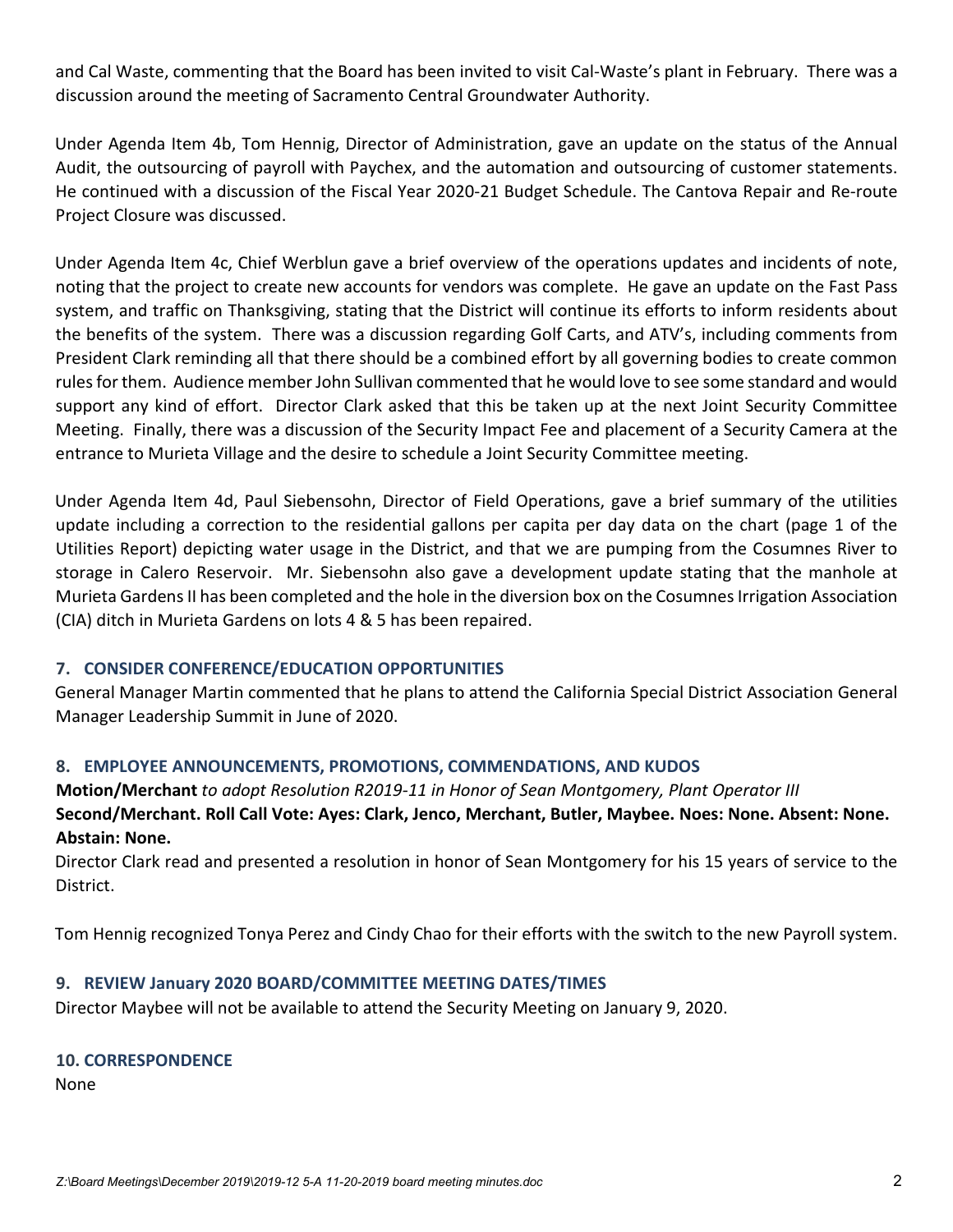#### **11. COMMENTS FROM THE PUBLIC**

John Sullivan commented with a correction to the Improvements Committee Meeting Minutes, stating that grading work had not begun on lot 10.

Andrew Westphal commented that he had left a complaint in the District Office on December 12, 2019 and requested the District follow-up on his complaint.

#### **12. DISCUSS FY 2020-21 BUDGET SCHEDULE**

This item was discussed during item 6B – Administration/Finance Update

#### **13. CONSIDER COMMITTEE ASSIGNMENTS**

Recording Secretary Amelia Wilder updated the Board on their response for her request for desired Committee changes. There were no changes from 2019 Committee assignments.

# **14. CONSIDER ADOPTING RESOLUTION R2019-12 FOR CALPERS 180 DAY WAIT PERIOD EXCEPTION FOR SEAN MONTGOMERY**

Field Operations Director Siebensohn discussed the District's possible need to have Sean Montgomery return to his duties as Plant Operator III for a short time due to planned medical leave of key staff. Director Maybee reminded Staff not to exceed 960 hours per year.

**Motion/Clark** *to adopt Resolution R2019-12 for CalPERS 180 day wait period exception for Sean Montgomery.* **Second/Jenco. Roll Call Vote: Ayes: Clark, Jenco, Butler, Merchant, Maybee. Noes: None. Absent: None. Abstain: None.** 

#### **15. DIRECTOR COMMENTS/SUGGESTIONS**

Director Tim Maybee likes the new bill, and he complemented Staff on the timely installation of a new water meter at his residence.

President Clark asked that the responsibilities (District or resident) of meters if they break be clearly communicated, and he commended Staff on their efficiencies.

General Manager Martin thanked Mr. Hennig for his commitment to improving District procedures and leading his team. He thanked staff for improved customer service, and thanked the Board for allowing Staff to explore and implement new technologies.

#### **16. ADJOURNMENT**

**Motion/Clark** *to adjourn at 6:31 p.m.* **Second/Butler. Ayes: Clark, Jenco, Butler, Merchant, Maybee. Noes: None. Absent: None. Abstain: None.** 

Respectfully submitted,

Amelia Wilder Recording Secretary